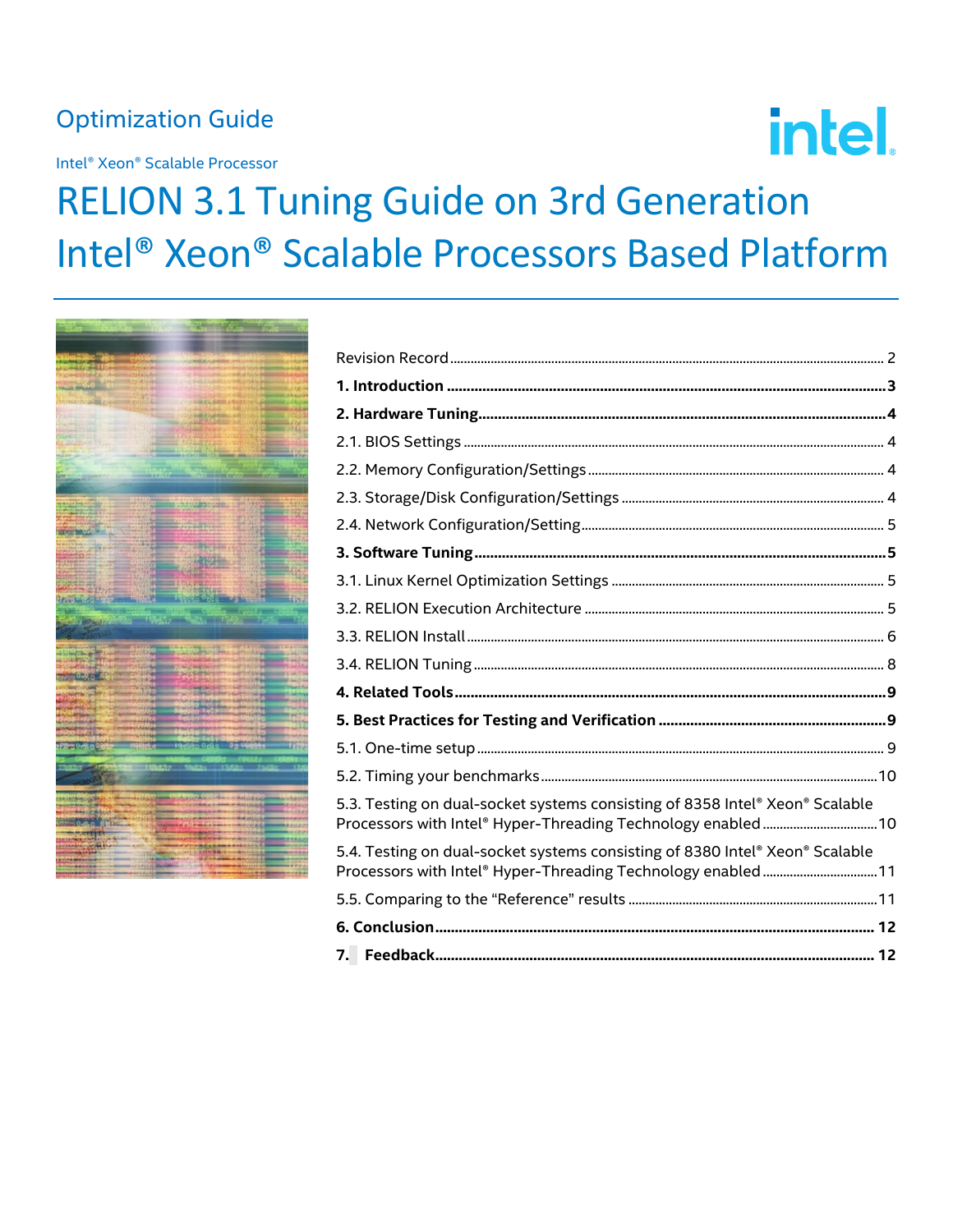# Revision Record

<span id="page-1-0"></span>

| <b>Date</b> | Rev. | <b>Description</b> |  |
|-------------|------|--------------------|--|
| 08/15/2021  | 1.0  | Initial release.   |  |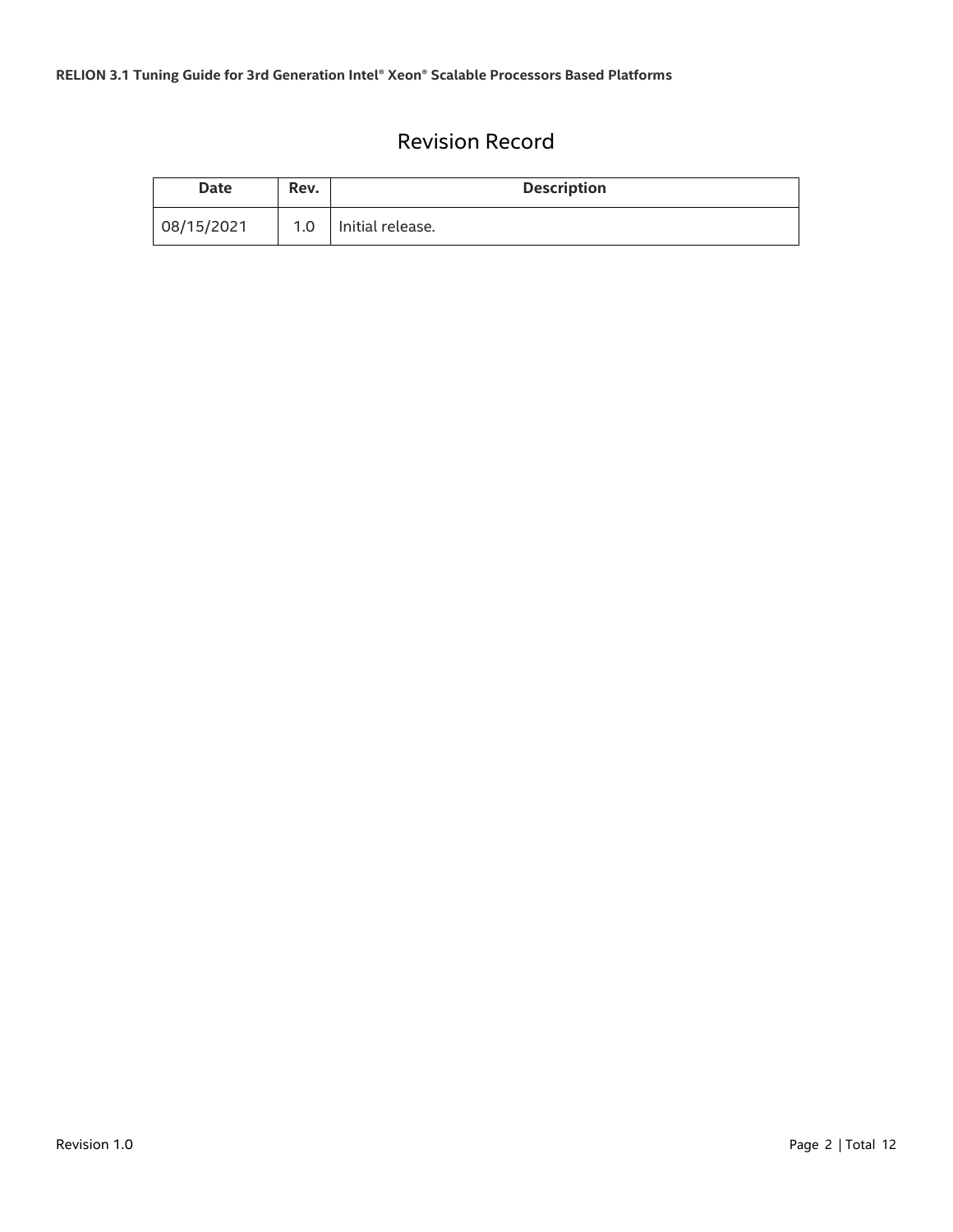# <span id="page-2-0"></span>1. Introduction

This guide is targeted towards users who are already familiar with RELION (**RE**gularised **LI**kelihood **O**ptimisatio**N**) and provides pointers and system settings for hardware and software that will provide the best performance for most situations. However, please note that we rely on the users to carefully consider these settings for their specific scenarios, since RELION can be deployed in multiple ways and this is a reference to one such use-case.

[RELION](https://www3.mrc-lmb.cam.ac.uk/relion/index.php/Main_Page) is an open-source application suite used to discover the biological structures of molecules from data gathered via electron cryo-microscopy (cryo-EM). It is developed in the group of [Sjors Scheres](http://www2.mrc-lmb.cam.ac.uk/groups/scheres/) at th[e MRC Laboratory of](http://www2.mrc-lmb.cam.ac.uk/)  [Molecular Biology.](http://www2.mrc-lmb.cam.ac.uk/)

**3rd Gen Intel**® **Xeon**® **Scalable processors** deliver industry-leading, workload-optimized platforms with built-in AI acceleration, providing a seamless performance foundation to help speed data's transformative impact, from the multi-cloud to the intelligent edge and back. Improvements of particular interest to RELION are:

- Enhanced Performance
- Increased DDR4 Memory Speed & Capacity
- Intel<sup>®</sup> Speed Select Technology

#### **Tested hardware and software environment for this tuning guide:**

We used the following hardware when writing this guide. It is not necessary to mirror our configuration, other than to get up-to-date Intel® Xeon® platforms with as many cores per node as you can afford.

| Server<br>Configuration | <b>Hardware</b> | Server Platform<br>Name/Brand/Model             | Intel M50CYP Family Server Platform                                                                                        |
|-------------------------|-----------------|-------------------------------------------------|----------------------------------------------------------------------------------------------------------------------------|
|                         |                 | <b>CPU</b>                                      | Dual-Socket Intel® Xeon® Platinum 8358 processor @ 2.6GHz and<br>Dual-Socket Intel® Xeon® Platinum 8380 processor @ 2.3GHz |
|                         |                 | <b>BIOS</b>                                     | SE5C6200.86B.2021.D40.2103100308 microcode<br>microcode_ctl-20200609-2.20210216.1.el8_3.x86_64/0x8d055260<br>(both)        |
|                         |                 | Memory                                          | 16*16 GB DDR4, 3200 MT/s                                                                                                   |
|                         |                 | Storage/Disks                                   | 1 x 800GB Intel® SSD SC2BA80, 504TB SSD-based Lustre*<br>filesystem                                                        |
|                         |                 | Infiniband* Card                                | Infiniband controller: Mellanox* Technologies MT28908 Family<br>[ConnectX-6] firmware 20.29.2002                           |
|                         | <b>Software</b> | <b>Operating System</b>                         | CentOS* 8.3.2011                                                                                                           |
|                         |                 | Kernel                                          | 4.18.0-240.15.1.el8_3.crt1.x86_64                                                                                          |
|                         |                 | <b>RELION</b>                                   | 3.1.1                                                                                                                      |
|                         |                 | Intel <sup>®</sup> Parallel Studio<br><b>XF</b> | 2020 Update 4 (2020.4.304)                                                                                                 |
|                         |                 | Intel <sup>®</sup> MPI                          | 2019 Update 9 (2019.9.304)                                                                                                 |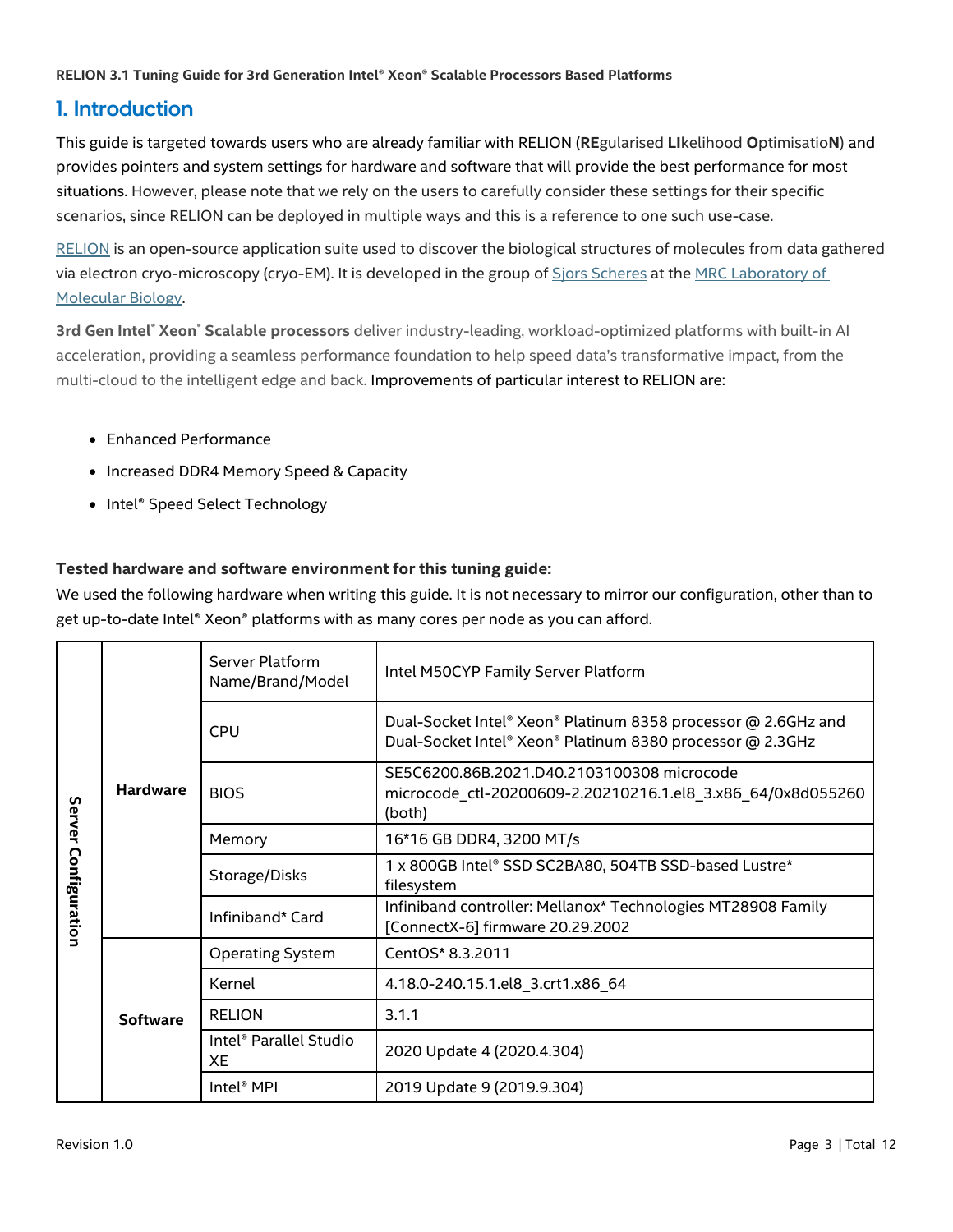# <span id="page-3-0"></span>2. Hardware Tuning

#### <span id="page-3-1"></span>2.1. BIOS Settings

For optimal RELION performance, make sure you have at least the following BIOS settings:

| Configuration Item                                                                                             | Recommended Value |
|----------------------------------------------------------------------------------------------------------------|-------------------|
| Advanced/Power & Performance/CPU P State Control/CPU P State Control/Enhanced<br>Intel SpeedStep(R) Tech       | Enabled           |
| Advanced/Power & Performance/CPU P State Control/CPU P State Control/Intel(R)<br><b>Turbo Boost Technology</b> | Enabled           |
| Advanced/Processor Configuration/Intel(R) Hyper-Threading Tech                                                 | Enabled           |

#### 2.1.1. Description of Settings  $<sup>1</sup>$ </sup>

#### **Enhanced Intel SpeedStep® Technology**

Enhanced Intel SpeedStep Technology allows the system to dynamically adjust processor voltage and core frequency, which can result in decreased average power consumption and decreased average heat production. In order that the Intel(R) Turbo Boost option to be available, Enhanced Intel SpeedStep Technology must be enabled.

#### **Intel® Turbo Boost Technology**

lntel Turbo Boost Technology allows the processor to automatically increase its frequency if it is running below power, temperature, and current specifications.

#### **Intel® Hyper-Threading Technology**

Intel Hyper-Threading Technology allows multithreaded software applications to execute two threads in parallel within each processor core. The result is that you can run threads on twice as many logical cores as physical cores in the system.

#### <span id="page-3-2"></span>2.2. Memory Configuration/Settings

We recommend at least 256GB of memory per node. At least 1 DIMM per memory channel needs to be populated on your motherboard. Lower cpu-utilization could result if there are no DIMMs in a memory channel because of data contention. At this time, it does not appear that RELION workloads benefit from the use of persistent memory.

#### <span id="page-3-3"></span>2.3. Storage/Disk Configuration/Settings

Datasets processed by RELION are large, and often benefit by processing on multiple nodes at once. As a result, we highly recommend using RELION on a cluster filesystem that is optimized for read/write accesses to both large and small files such as Lustre. Given the data requirements of CryoEM workloads, we recommend that your cluster filesystem be able to store at least 2PB per microscope.

<sup>&</sup>lt;sup>1</sup> For more information, see "BIOS Setup Utility User Guide for the Intel® Server Board D50TNP and M50CYP Family [Supporting the 3rd Generation Intel® Xeon® Scalable](https://www.intel.com/content/www/us/en/support/articles/000058939/server-products/single-node-servers.html) Processor Family"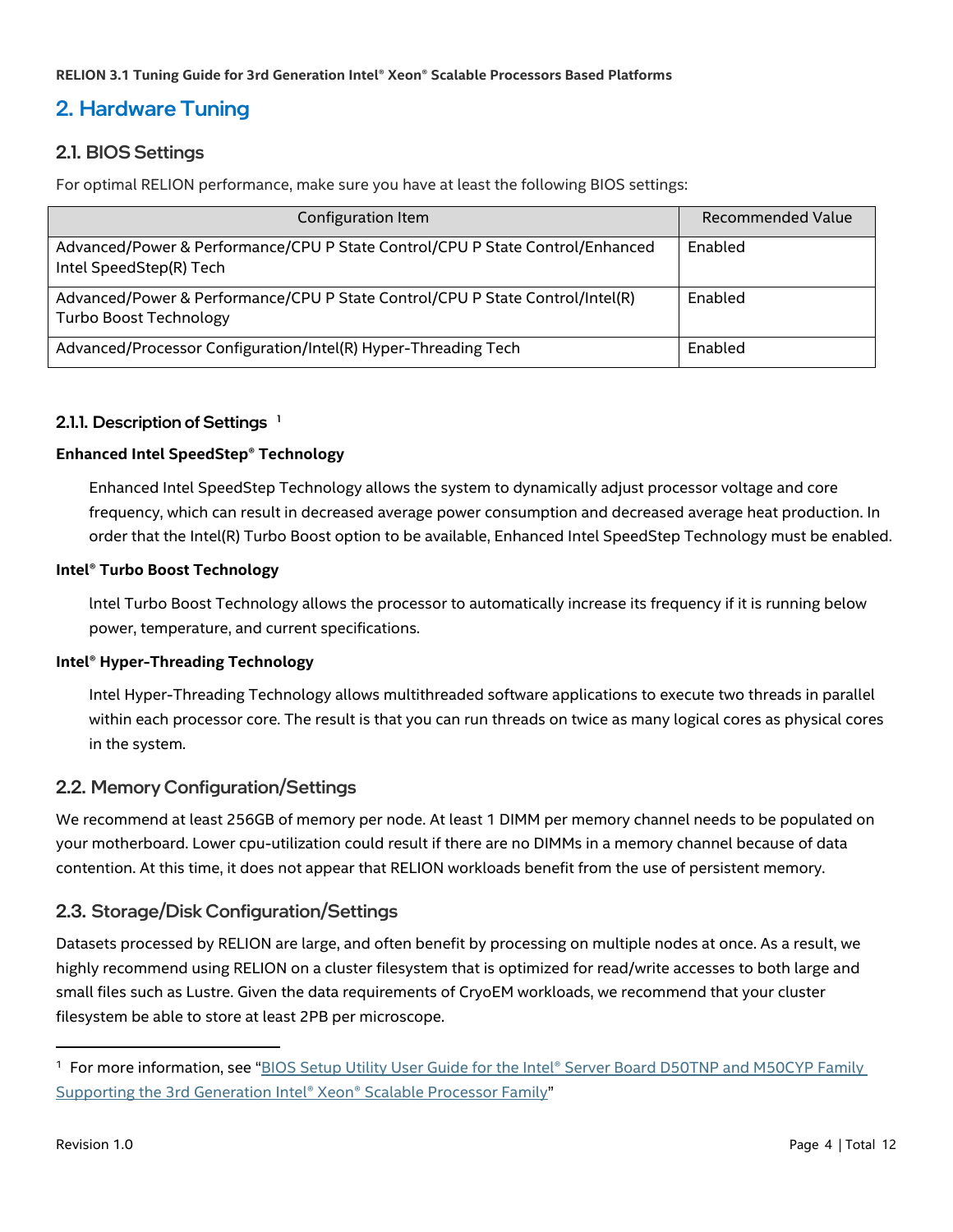#### <span id="page-4-0"></span>2.4. Network Configuration/Setting

Best RELION performance is seen when the data sets are processed on multiple nodes using MPI. While RELION does not generate many MPI messages, RELION data sets and temporary files consume considerable disk space, and these files are accessed by all nodes during processing. RELION will \*work\* on a 100-base T network with a consumer network-attached filesystem, but we recommend an enterprise-class high-speed cluster fabric and parallel file system (the best you can reasonably afford). Cryo-EM microscopes are quite expensive, generate terabytes of output per day, and are often over-subscribed. You will need high-speed and reliable data handling to best access these scarce resources.

# <span id="page-4-1"></span>3. Software Tuning

Software configuration tuning is essential. From the Operating System to RELION's configuration settings, they are all designed for general purpose applications and default settings are almost never tuned for best performance.

#### <span id="page-4-2"></span>3.1. Linux Kernel Optimization Settings

#### *<No specific workload setting for this topic>*

#### <span id="page-4-3"></span>3.2. RELION Execution Architecture

RELION consists of a suite of applications used to process Cryo-EM data in stages. Between each stage RELION reads the result of the last stage from disk and writes its results to disk at the end of a stage, often with intermediate results (to allow for resuming a stage from the middle). Stages may also be executed iteratively before proceeding to the next stage. A highly simplified view of this process flow is shown below:



*Figure 1: Simplified view of RELION process flow stages*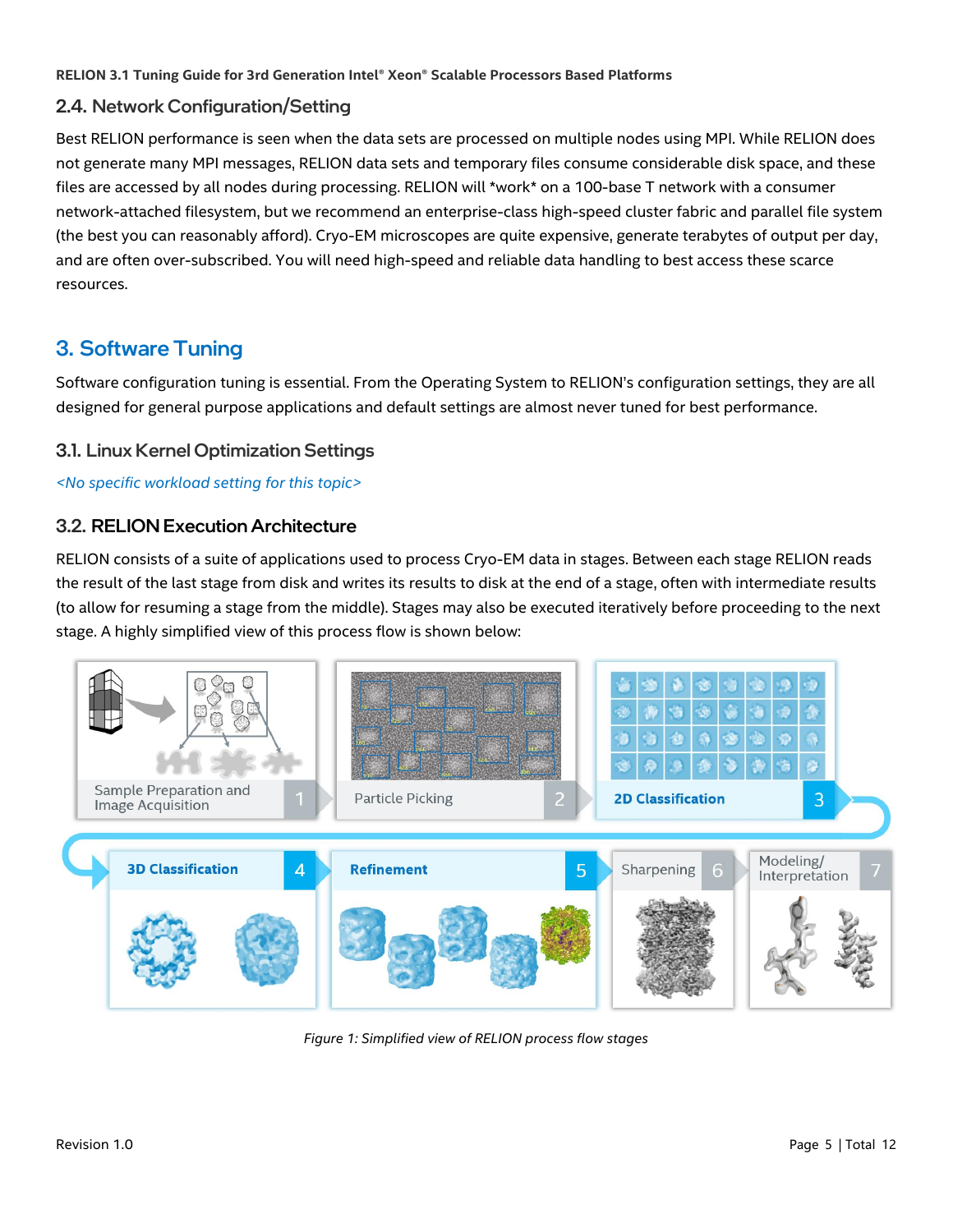The net effect of all these stages and intermediate files is that each Cryo-EM data set consists of (and generates) many large files. Rough processing times and storage requirements are shown here:



*Figure 2: Simplified view of RELION process flow stages showing rough processing times and storage requirements*

Once all the processing is complete, 100s of GB are typically archived for re-analysis, including sometimes the multi-terabytes of raw data.

These processing stages are highly compute and disk intensive. As a result, we recommend a minimum cluster for each microscope consisting of:

- 20 dual-socket compute nodes of 48-64 cores and 256-384GB (or more) memory per node
- A parallel file system of about 2PB of disk storage
- Nodes and parallel file system connected via a high-speed cluster fabric

These requirements scale linearly with each additional microscope.

Intel has worked with the creators of RELION to optimize stages 3-5 in the above figures. We will show you how to make use of these optimizations in the following section of this document.

#### <span id="page-5-0"></span>3.3. RELION Install

The 2D classification, 3D classification, and 3D refinement algorithms in RELION have been optimized for Intel® Advanced Vector Extensions 512 (Intel® AVX-512) in the "Accelerated CPU" implementation, which is obtained by building RELION with the "ALTCPU=ON" CMAKE build flag, and then running with the "--cpu" option. These optimizations *significantly* improve performance on supported processors. They have been included in RELION since version 3.0, as built from its GitHub [repository.](https://github.com/3dem/relion)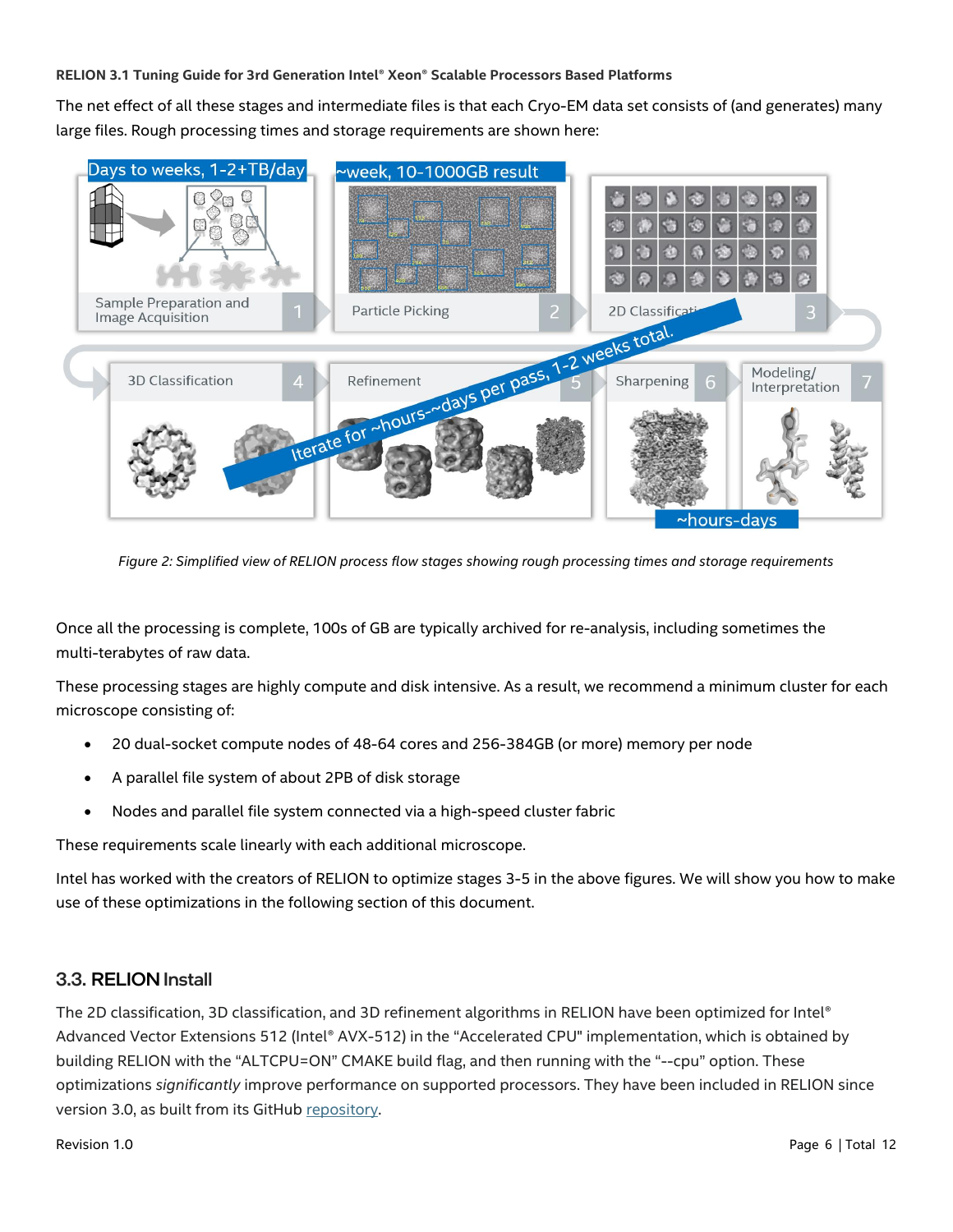These optimizations may be disabled by running without the --cpu option, or by running with the --gpu option. In all cases, better performance has been observed when using the free Intel® C++ Compiler over the default Linux\* compiler.

In general, the build and run procedure is unchanged from typical RELION procedures beyond the above-mentioned build and runtime flags. For clarify, however, here is the build process:

- 1. [Download RELION](https://www3.mrc-lmb.cam.ac.uk/relion/index.php/Download_%26_install) (with the "3.1.1" or later build tag)
- 2. Setup the compiler and library environment. Here, we use the Intel® MPI Library, Intel® Math Kernel Library (Intel® MKL), and the Intel® C++ Compiler. For Intel® Parallel Studio XE, the environment can be set up as follows. The example below is for Intel® Parallel Studio XE 2020:

```
$ source /opt/intel/impi/2019.9.304/intel64/bin/mpivars.sh intel64
$ source /opt/intel/compilers_and_libraries_2020.4.304/linux/bin/compilervars.sh intel64
$ source /opt/intel/compilers_and_libraries_2020.4.304/linux/mkl/bin/mklvars.sh intel64
```
3. Build a version of RELION for Intel® Xeon® Scalable Processors with AVX-512 from the "relion" directory that results when you pull the source from git:

```
$ mkdir build
$ cd build
$ cmake -DCMAKE_C_COMPILER=icc -DCMAKE_CXX_COMPILER=icpc -DMPI_C_COMPILER=mpiicc 
-DMPI_CXX_COMPILER=mpiicpc -D CMAKE_C_FLAGS="-O3 -ip -g -debug inline-debug-info -xCOMMON-AVX512 
-qopt-report=5 -restrict " -D CMAKE_CXX_FLAGS="-O3 -ip -g -debug inline-debug-info -xCOMMON-AVX512 
-qopt-report=5 -restrict " -DALTCPU=ON -DMKLFFT=ON -DGUI=OFF -D CMAKE_BUILD_TYPE=Release ..
$ make -j 20 
$ cp bin/relion_refine_mpi ../relion_refine_mpi_3.1.1_AVX512
```
4. (Optional) build a version of RELION for non-Intel processors with AVX-2 from the "relion" directory that results when you pull the source from git:



To verify that we have successfully built and run RELION, we use the Plasmodium Ribosome data set, and run it with only minor changes to the documented processing parameters (more on that below).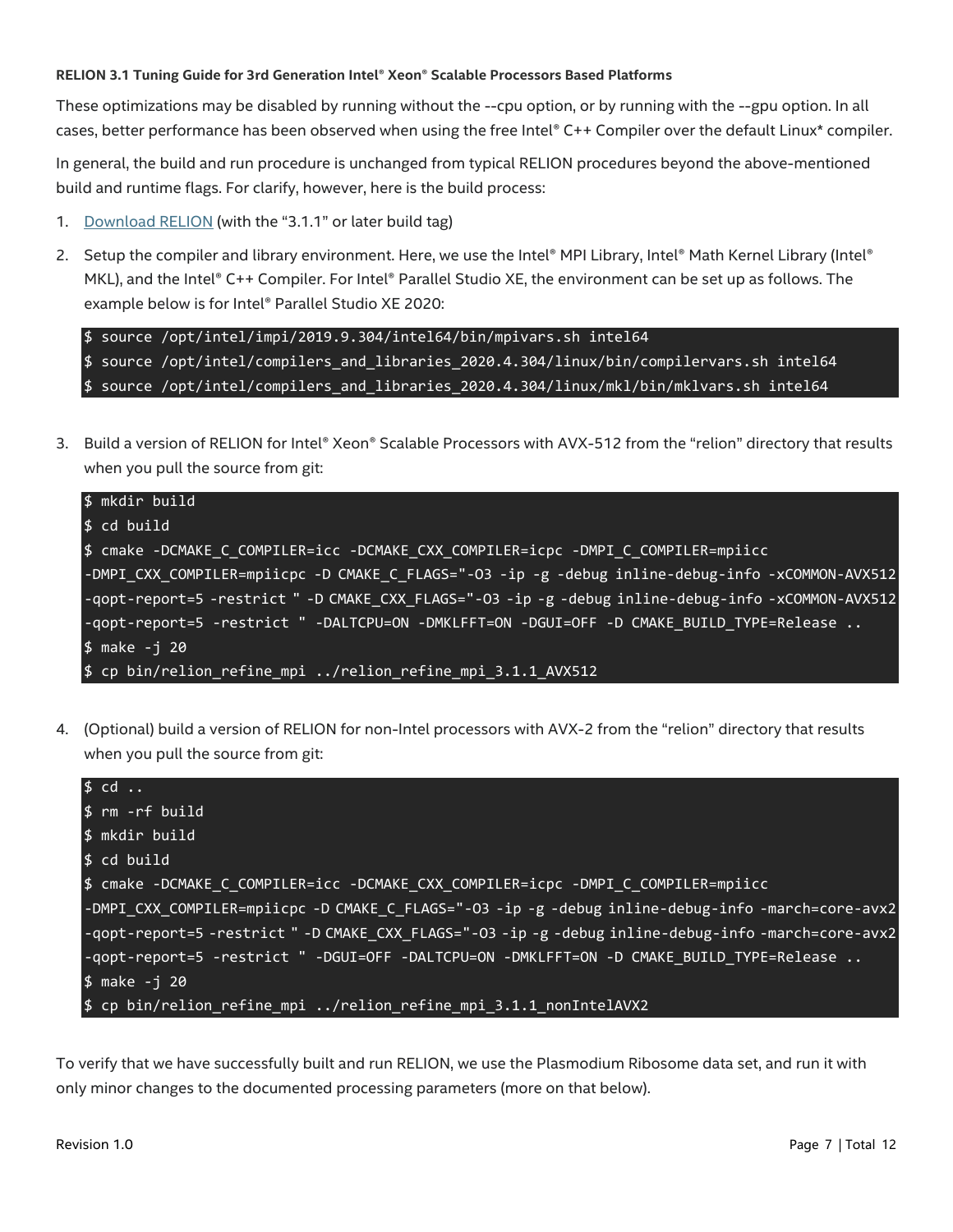Generic instructions for downloading the workload and running it can be found on the [Relion benchmark & computer](https://github.com/3dem/relion)  [hardware](https://github.com/3dem/relion) webpage. Note that you will need 47 gigabytes for the initial benchmark data, and a similar amount for the results generated while running the benchmark. We recommend the data be put on a fast cluster file system.

#### <span id="page-7-0"></span>3.4. RELION Tuning

Best performance is seen when running RELION with Intel® Hyper-Threading Technology enabled, and 8 MPI compute ranks per node plus one (for the data sets tested to date). The "plus one" comes from the fact that the coordinating rank uses as many threads as all the other ranks, but does no processing while they are running, so we can have a second rank use the same logical cores as one compute rank.

We don't recommend using more than 16 machines total for a given RELION job at this time, as the scaling appears limited. This of course depends on the size of the input data, but RELION's data-flow management is not equipped to handle arbitrarily large jobs, so scaling will likely be limited both by available task parallelism AND latency at this point.

Where RELION parameters are concerned, we recommend:

- Since we see best results with 8 MPI compute ranks per node on dual-socket systems with Intel® processors, --j should be set to the total logical cores (with Intel Hyper-Threading Technology enabled) in the machine divided by the number of compute ranks per machine (8)
- We recommend running with more than 9 threads per rank (--j) if at all possible, which may mean dropping to a smaller number of ranks per node.
- Clusters with less than 128GB of RAM per node will want to run with fewer ranks per system to minimize cases where they run out of system memory or swap.
- Set pool size (--pool) to roughly twice the number of threads (--j), and not lower than about 30 (40 seems to work well). However, lowering the pool size may also decrease the memory used by a process or rank if that is an issue.

Systems with 256GB or more are recommended for the CPU-accelerated kernels.

We recommend setting the following environment variables:

```
$ export OMP_SCHEDULE="dynamic"
$ export KMP_BLOCKTIME=0
$ export I_MPI_PIN_DOMAIN=<the total logical cores in the machine divided by the number of compute 
ranks per machine>
$ export I_MPI_DEBUG=5
$ export I_MPI_FABRICS=<appropriate fabrics for your installation>
```
#### 3.4.1. Single-node example

If we run RELION on a dual-socket system consisting of 8358 Intel® Xeon® Scalable Processors with Intel Hyper-Threading Technology enabled, we have a total of 128 logical cores. At 8 compute ranks per node, that gives us 16 threads per rank, running with a pool size of 40. And an additional rank for the controlling rank. The resulting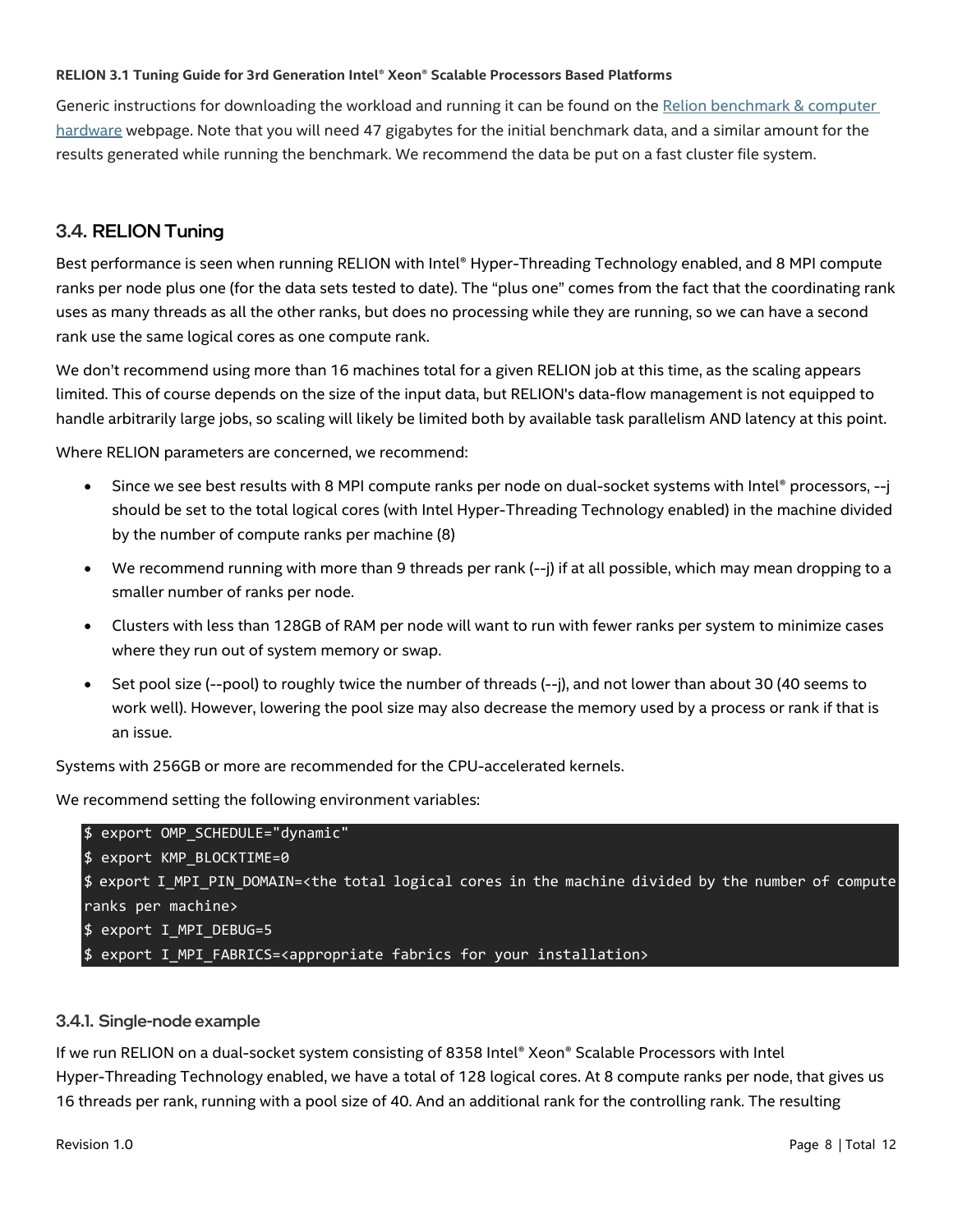command sequence would look something like this:

|  | \$ export OMP SCHEDULE="dynamic"                                                               |
|--|------------------------------------------------------------------------------------------------|
|  | \$ export KMP BLOCKTIME=0                                                                      |
|  | \$ export I_MPI_PIN_DOMAIN=16                                                                  |
|  | \$ export I MPI DEBUG=5                                                                        |
|  | \$ export I MPI FABRICS= <appropriate fabrics="" for="" installation="" your=""></appropriate> |
|  | \$ mpirun -n 9 relion_refine_mpi <other and="" flags="" options=""> --j 16 --pool 40</other>   |

#### 3.4.2. Multi-node example

If we run RELION on four dual-socket systems consisting of 8380 Intel® Xeon® Scalable Processors with Intel® Hyper-Threading Technology enabled, we have a total of 160 logical cores per node. At 8 compute ranks per node, that gives us 20 threads per rank, running with a pool size of 40. There will be a total of 33 ranks since we need to add one for the coordinating rank to the total. The resulting command sequence would look something like this:

| \$ export OMP SCHEDULE="dynamic"                                                               |
|------------------------------------------------------------------------------------------------|
| \$ export KMP BLOCKTIME=0                                                                      |
| $$$ export I MPI PIN DOMAIN=20                                                                 |
| \$ export I MPI DEBUG=5                                                                        |
| \$ export I_MPI_FABRICS= <appropriate fabrics="" for="" installation="" your=""></appropriate> |
| \$ mpirun -n 33 relion refine mpi <other and="" flags="" options=""> --j 20 --pool 40</other>  |

## <span id="page-8-0"></span>4. Related Tools

RELION includes a suite of tools that can be used to set up and run the various RELION stages, verify its results, etc. See the RELION documentation (in particular the tutorial) for details. In addition to those changes, we recommend [downloading the Chimera](https://www.cgl.ucsf.edu/chimera/download.html) tool from the Resource for Biocomputing, Visualization, and Informatics group at the University of California, San Francisco. This tool can be used to visualize and compare the results of RELION runs.

## <span id="page-8-1"></span>5. Best Practices for Testing and Verification

To make sure RELION is built optimally for 3rd Gen Intel® Xeon® Scalable processors, and to identify any cluster or machine issues that might affect cluster performance, we like to use the Plasmodium Ribosome workload described in the introduction to benchmark the result.

As noted before, best performance is seen when running RELION with Intel Hyper-Threading Technology enabled, so please set your benchmark system(s) up that way.

After downloading and unpacking the Plasmodium Ribosome data set as instructed below, go to the top level of the resulting directory tree. You should find a file called emd 2660.map and a directory called Particles. We will show you how to run the data set from this location.

#### <span id="page-8-2"></span>5.1. One-time setup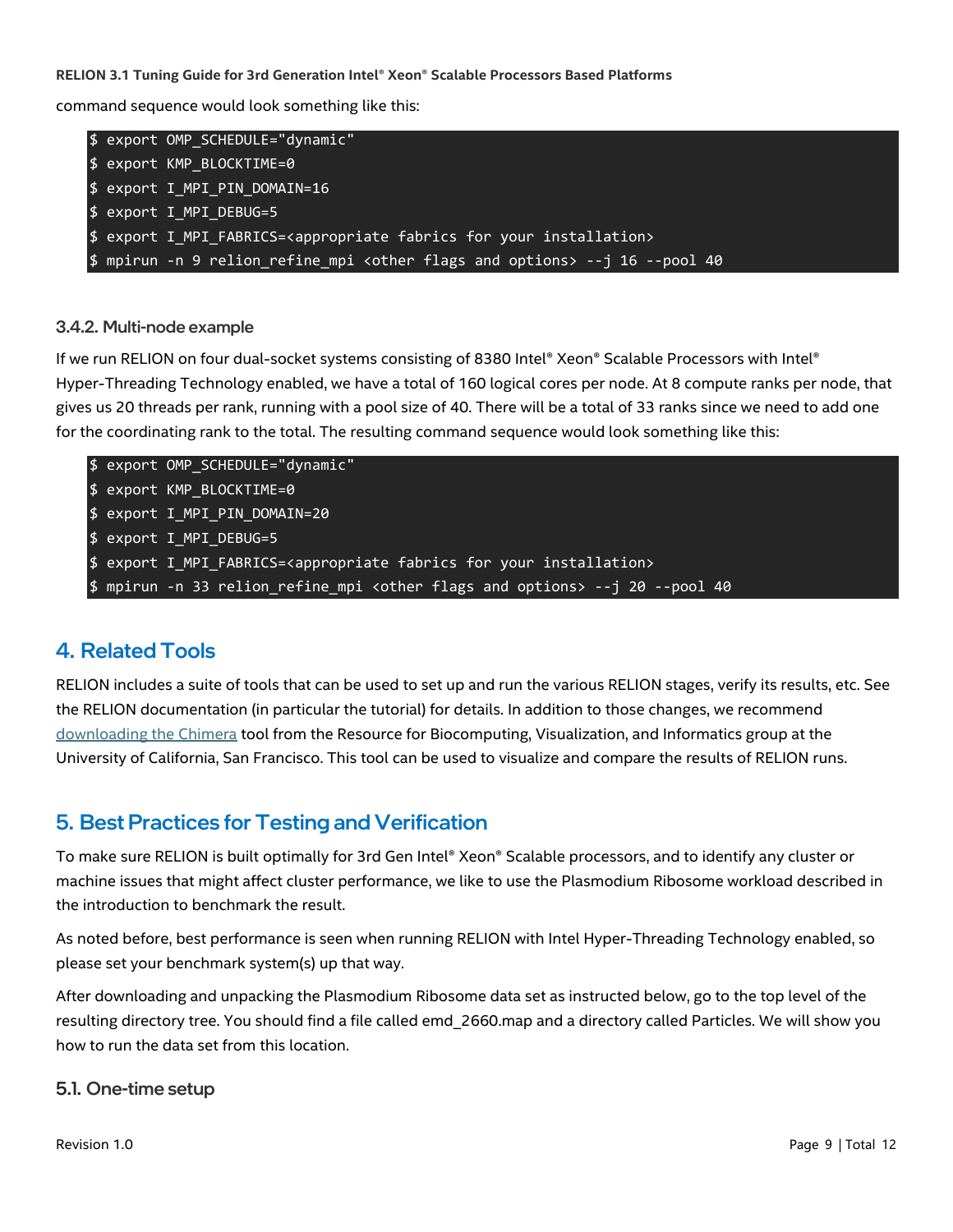The Plasmodium Ribosome data set has been around for some time, and RELION has evolved during that time. Before you run the benchmark, you should convert the data file listing the particles to process from an old to new format (RELION can still read the old format – it will just complain and do unnecessary extra work):

\$ <relion\_source\_tree/build/bin/>relion\_convert\_star --i Particles/shiny\_2sets.star --o Particles/shiny 2sets 3.1.star

With this out of the way, we can run the benchmark

#### <span id="page-9-0"></span>5.2. Timing your benchmarks

RELION has built-in timer code you can enable by building using the "Benchmarking" rather than "Release" for CMAKE\_BUILD\_TYPE, but to prevent it from interfering with the overall runtime or scalability of the application, we recommend not using it. Instead, you can try to time the binary with /usr/bin/time. A more friendly technique that produces times in seconds that are easy to add to spreadsheets, is to bracket the mpirun command as follows in a script:

```
btime=`date +%s`
<run_RELION_as_per_below_via_mpirun>
etime=`date +%s`
diff=`expr $etime - $btime`
echo "RELION ... < information about the run parameters> completed in the following time (seconds):
$diff "
```
<span id="page-9-1"></span>5.3. Testing on dual-socket systems consisting of 8358 Intel<sup>®</sup> Xeon® Scalable Processors with Intel<sup>®</sup> Hyper-Threading Technology enabled

As you may recall from our above example, a single node of such a dual-socket system has a total of 128 logical cores. At 8 compute ranks per node, that gives us 16 threads per rank, running with a pool size of 40.

To run the Plasmodium Ribosome data set on a single node under Intel IMPI with 8 compute rank plus one coordinating rank, you would issue the following commands from the top level of the unpacked data set:

```
$ mkdir Results
$ export OMP_SCHEDULE="dynamic"
$ export KMP_BLOCKTIME=0
$ export I_MPI_PIN_DOMAIN=16
$ export I_MPI_FABRICS=<appropriate fabrics for your installation>
$ btime=`date +%s`
$ mpirun -hostfile <one_node_host_file> -env OMP_SCHEDULE=dynamic -env KMP_BLOCKTIME=0 -perhost 
9 -np 9 <binary_location>/relion_refine_mpi_3.1.1_AVX512 --i Particles/shiny_2sets_3.1.star --ref 
emd_2660.map:mrc --firstiter_cc --ini_high 60 --dont_combine_weights_via_disc --ctf 
--ctf_corrected_ref --tau2_fudge 4 --particle_diameter 360 --K 6 --flatten_solvent --zero_mask 
--oversampling 1 --healpix_order 2 --offset_range 5 --offset_step 2 --sym C1 --norm --scale 
--random_seed 0 --pool 40 --j 16 --iter 25 --cpu --o Results/cpu3d
$ etime=`date +%s`
$ diff=`expr $etime - $btime`
```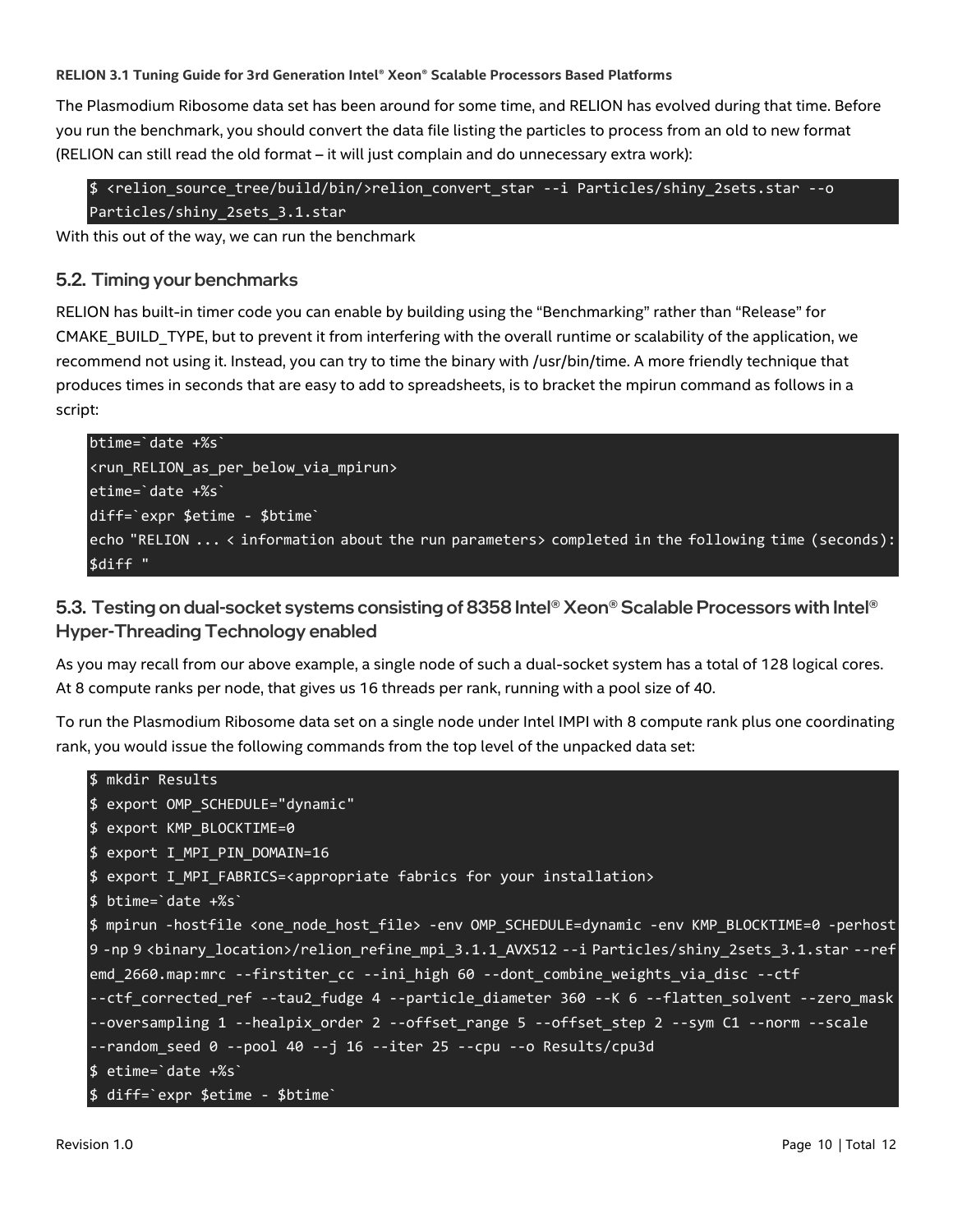echo "RELION 3.1.1 completed 25 iterations of Plasmodium Ribosome using 9 ranks and 16 threads per rank and a pool size of 40 on a single Intel® Xeon® 8358 Scalable Processor node in the following time (seconds): \$diff "

To run this data set on four nodes of such dual-socket systems, we would again have eight compute ranks per node for a total of 32, plus one rank for coordination. The resulting benchmark run would look as follows:

```
$ mkdir Results
$ export OMP_SCHEDULE="dynamic"
$ export KMP_BLOCKTIME=0
$ export I_MPI_PIN_DOMAIN=16
$ export I_MPI_DEBUG=5
$ export I_MPI_FABRICS=<appropriate fabrics for your installation>
$ btime=`date +%s`
$ mpirun -hostfile <four_node_host_file> -env OMP_SCHEDULE=dynamic -env KMP_BLOCKTIME=0 -perhost
8 -np 33 <binay location>/relion refine mpi 3.1.1 AVX512 --i Particles/shiny 2sets 3.1.star --ref
emd_2660.map:mrc --firstiter_cc --ini_high 60 --dont_combine_weights_via_disc --ctf 
--ctf_corrected_ref --tau2_fudge 4 --particle_diameter 360 --K 6 --flatten_solvent --zero_mask 
--oversampling 1 --healpix_order 2 --offset_range 5 --offset_step 2 --sym C1 --norm --scale 
--random_seed 0 --pool 40 --j 16 --iter 25 --cpu --o Results/cpu3d
$ etime=`date +%s`
$ diff=`expr $etime - $btime`
echo "RELION 3.1.1 completed 25 iterations of Plasmodium Ribosome using 33 ranks and 16 threads 
per rank and a pool size of 40 on four Intel® Xeon® 8358 Scalable Processor nodes in the following 
time (seconds): $diff "
```
#### <span id="page-10-0"></span>5.4. Testing on dual-socket systems consisting of 8380 Intel® Xeon® Scalable Processors with Intel® Hyper-Threading Technology enabled

As you may recall from our above example, a single node of such a dual-socket system has a total of 160 logical cores. At 8 compute ranks per node, that gives us 20 threads per rank, running with a pool size of 40.

We'd run the Plasmodium Ribosome data set as above, except that we would set I\_MPI\_PIN\_DOMAIN to 20 rather than 16, and similarly change the "--j" parameter (which represents the number of threads for RELION to use per rank) to 20 rather than 16.

#### <span id="page-10-1"></span>5.5. Comparing to the "Reference" results

If you want to compare the results of a RELION run with the "--cpu" or "--gpu" options to the original, high-precision (but slow) RELION algorithms using a tool like Chimera, it's simple. Just run as above without the "--cpu" option in a different output directory or with a different output name. The resulting \*.mrc files for the run with the "--cpu" or "--gpu" option and the run without either option (the "reference results") can loaded in Chimera and overlaid to give you an idea of how the results differ. You can also run 3D refinement and compare the Fourier Shell Correlation curves.